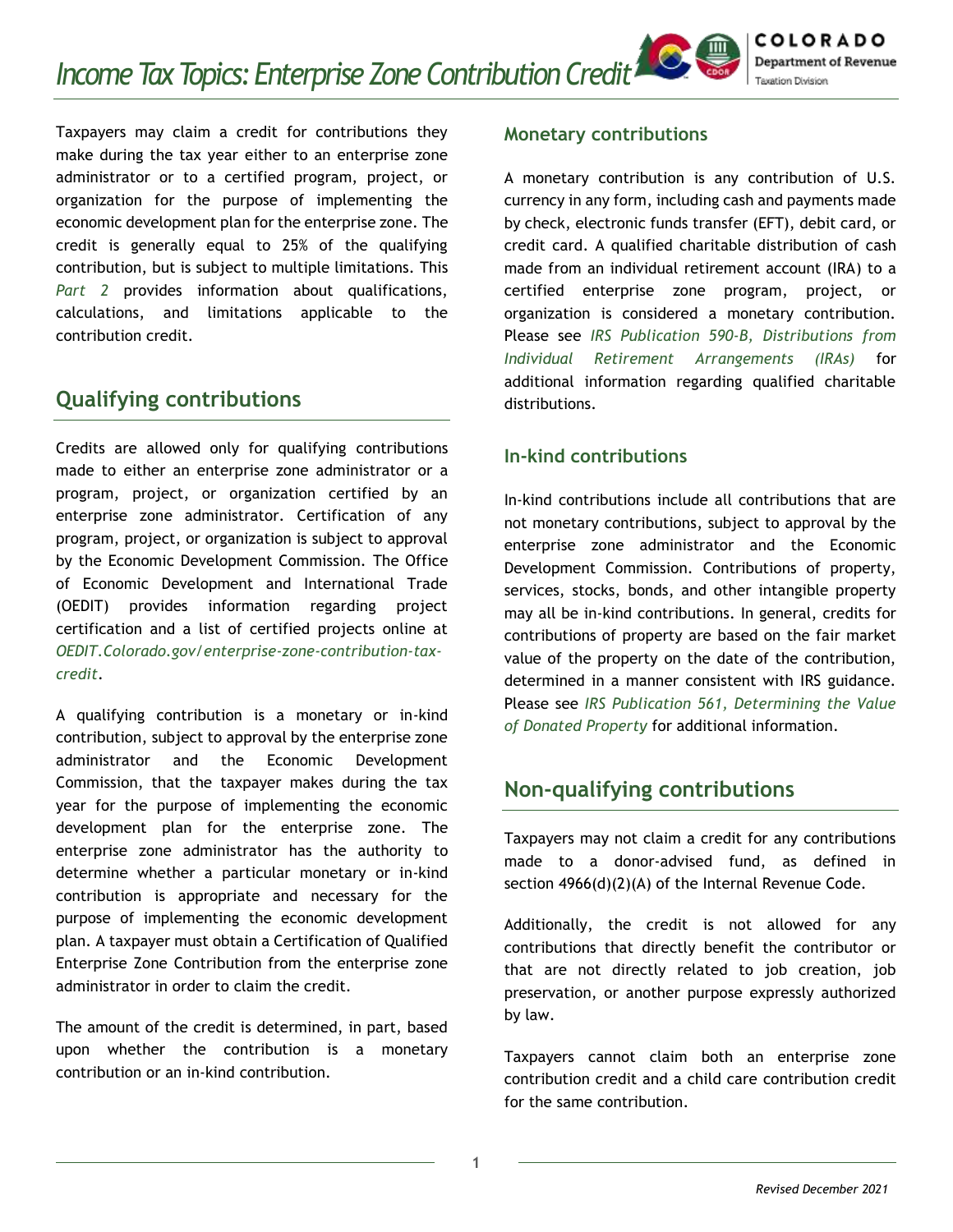

## **Credit calculations and limitations**

In general, the allowable credit is equal to 25% of the total aggregate qualifying contribution made during the tax year. However, multiple limitations apply in determining the allowable credit a taxpayer may claim. First, the total credit allowed to a taxpayer for any tax year may not exceed \$100,000. Additionally, the amount of credit a taxpayer can claim for in-kind contributions is also limited. *Worksheet 2-1* details the calculation of the credit, including these limitations. The amount calculated on line 9 of *Worksheet 2-1* is the allowable credit.

### **Worksheet 2-1. Credit Calculation**

| 1. Monetary contributions $\ldots \ldots \ldots$ 1. _____                                 |
|-------------------------------------------------------------------------------------------|
| 2. In-kind contributions $\ldots \ldots \ldots \ldots$ 2. $\ldots$                        |
| 3. Add lines 1 and $23$ .                                                                 |
| 4. Enter the smaller of \$100,000 and                                                     |
| 5. Multiply line 4 by $50\%$ 5.                                                           |
| 6. Enter the smaller of line 5 and<br>25% of line 2 6.                                    |
| 7. Line 4 minus line $6 \ldots \ldots \ldots \ldots 7$ .                                  |
| 8. Enter the smaller of line 7 and<br>25% of line $1, \ldots, \ldots, \ldots, \ldots, 8,$ |
| 9. Enter the total of lines 6 and $8 \ldots$ , 9.                                         |

The credit calculation only includes qualifying contributions made during the tax year. The time at which a contribution is considered to be made is generally determined in a manner consistent with IRS guidance. See the section titled "When to Deduct" in IRS Publication 526, *Charitable Contributions* for additional information.

#### *Example 1. Monetary contributions*

During the tax year, the taxpayer makes a monetary contribution of \$8,000. The allowable credit is \$2,000, as illustrated below.

| 1. Monetary contributions $\ldots \ldots \ldots \ldots$ 1. \$ 8,000 |  |
|---------------------------------------------------------------------|--|
| 2. In-kind contributions $\dots \dots \dots \dots$ 2. $\zeta$ 0     |  |
| 3. Add lines 1 and 2 3. \$8,000                                     |  |
| 4. Enter the smaller of \$100,000 and                               |  |
|                                                                     |  |
| 5. Multiply line 4 by $50\%$ 5. \$ 1,000                            |  |
| 6. Enter the smaller of line 5 and                                  |  |
| 25% of line 2 6. $\frac{5}{9}$ 0                                    |  |
|                                                                     |  |
| 8. Enter the smaller of line 7 and                                  |  |
| 25% of line 1 8. \$ 2,000                                           |  |
| 9. Enter the total of lines 6 and 8 $\dots$ 9. \$ 2,000             |  |
|                                                                     |  |

#### *Example 2. In-kind contributions*

During the tax year, the taxpayer makes an in-kind contribution of \$8,000. The allowable credit is \$1,000, as illustrated below.

| 1. Monetary contributions 1. $\frac{5}{9}$ 0                                  |
|-------------------------------------------------------------------------------|
| 2. In-kind contributions $\ldots \ldots \ldots \ldots$ 2. $\frac{6}{5}$ 8,000 |
| 3. Add lines 1 and 2 3. \$ 8,000                                              |
| 4. Enter the smaller of \$100,000 and                                         |
| 5. Multiply line 4 by $50\%$ 5. \$ 1,000                                      |
| 6. Enter the smaller of line 5 and<br>25% of line 2 6. \$ 1,000               |
|                                                                               |
| 8. Enter the smaller of line 7 and<br>25% of line 1 8. \$ 0                   |
| 9. Enter the total of lines 6 and 8 9. $\frac{5}{1000}$                       |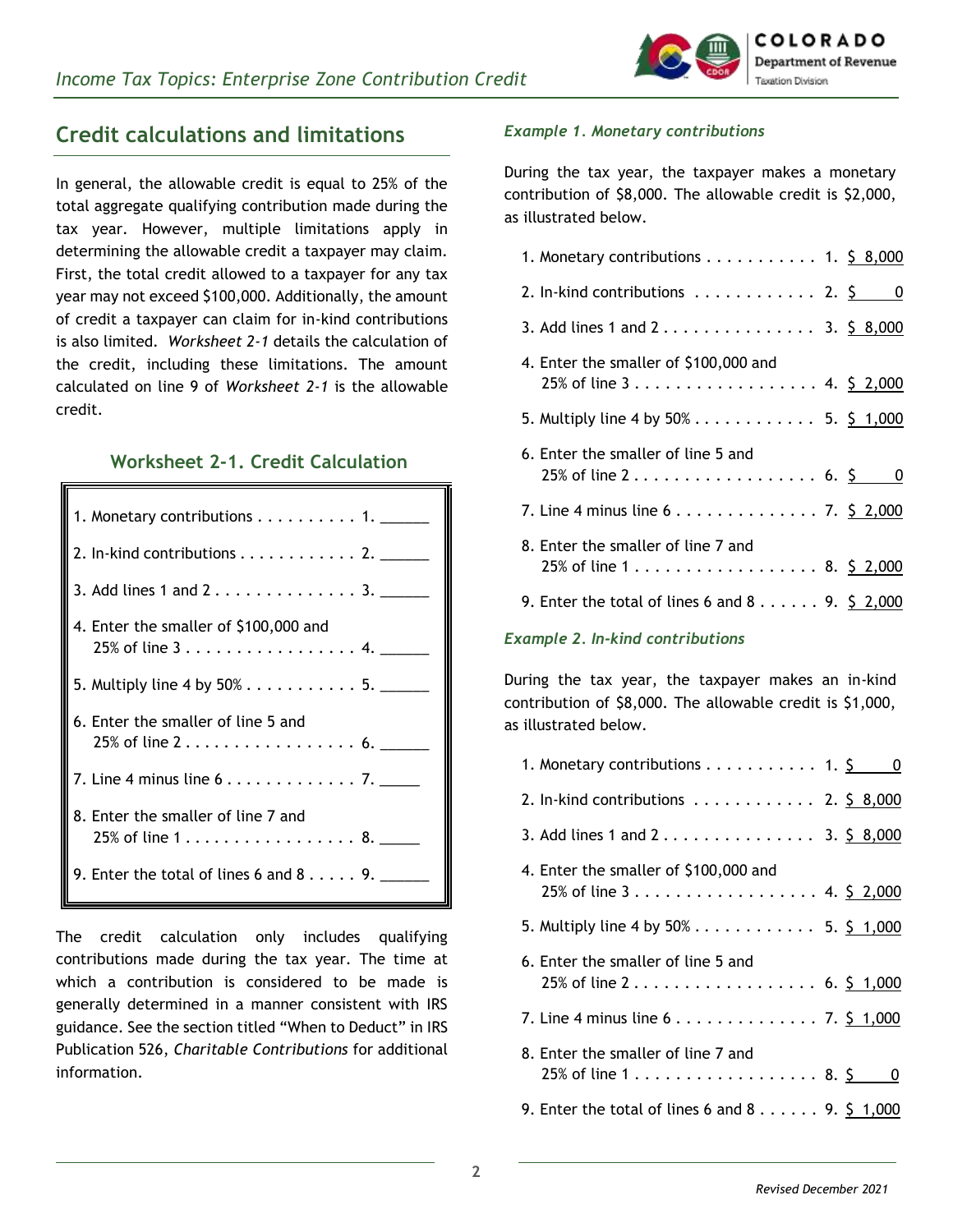

#### *Example 3. Mixed contributions*

During the tax year, the taxpayer makes monetary and in-kind contributions of \$4,000 each. The allowable credit is \$2,000, as illustrated below.

| 1. Monetary contributions 1. $\frac{5}{9}$ 4,000                              |  |  |
|-------------------------------------------------------------------------------|--|--|
| 2. In-kind contributions $\ldots \ldots \ldots \ldots$ 2. $\frac{5}{9}$ 4,000 |  |  |
| 3. Add lines 1 and 2 3. $\frac{5}{9}$ 8,000                                   |  |  |
| 4. Enter the smaller of \$100,000 and                                         |  |  |
|                                                                               |  |  |
| 5. Multiply line 4 by $50\%$ 5. \$ 1,000                                      |  |  |
| 6. Enter the smaller of line 5 and                                            |  |  |
|                                                                               |  |  |
| 7. Line 4 minus line $6 \ldots \ldots \ldots \ldots \ldots$ 7. \$ 1,000       |  |  |
| 8. Enter the smaller of line 7 and                                            |  |  |
| 25% of line 1 8. \$ 1,000                                                     |  |  |
|                                                                               |  |  |
| 9. Enter the total of lines 6 and 8 9. $\frac{5}{9}$ 2,000                    |  |  |

#### *Example 4. Mixed contributions*

During the tax year, the taxpayer makes monetary and in-kind contributions of \$1,000 and \$7,000, respectively. The allowable credit is \$1,250.

| 1. Monetary contributions 1. $\frac{5}{9}$ 1,000 |
|--------------------------------------------------|
| 2. In-kind contributions 2. $\frac{5}{9}$ 7,000  |
| 3. Add lines 1 and 2 3. \$ 8,000                 |
| 4. Enter the smaller of \$100,000 and            |
| 25% of line 3 4. \$ 2,000                        |
| 5. Multiply line 4 by $50\%$ 5. \$ 1,000         |
| 6. Enter the smaller of line 5 and               |
| 25% of line 2 6. \$ 1,000                        |
|                                                  |
| 8. Enter the smaller of line 7 and               |
| 25% of line 1 8. \$ 250                          |
| 9. Enter the total of lines 6 and 8 9. \$ 1,250  |

# **Credit carryforward**

The credit a taxpayer can use for any tax year is limited to the taxpayer's net tax liability. If the allowable credit exceeds the taxpayer's net tax liability, the taxpayer can carry forward the excess credit for application toward the tax due for subsequent tax years. Credits may be carried forward up to five tax years. Any credit that has not been used within the carryforward period expires and is no longer available to the taxpayer.

# **Effect of credit on federal tax**

Certain contributions may qualify for both the enterprise zone contribution credit and the federal charitable contribution deduction. However, federal regulation limits the federal deduction allowed for contributions that result in state income tax credits. See 26 CFR § 1.170A-1(h)(3) and *[IRS Publication 526, Charitable](https://www.irs.gov/forms-pubs/about-publication-526)  [Contributions](https://www.irs.gov/forms-pubs/about-publication-526)* for additional information.